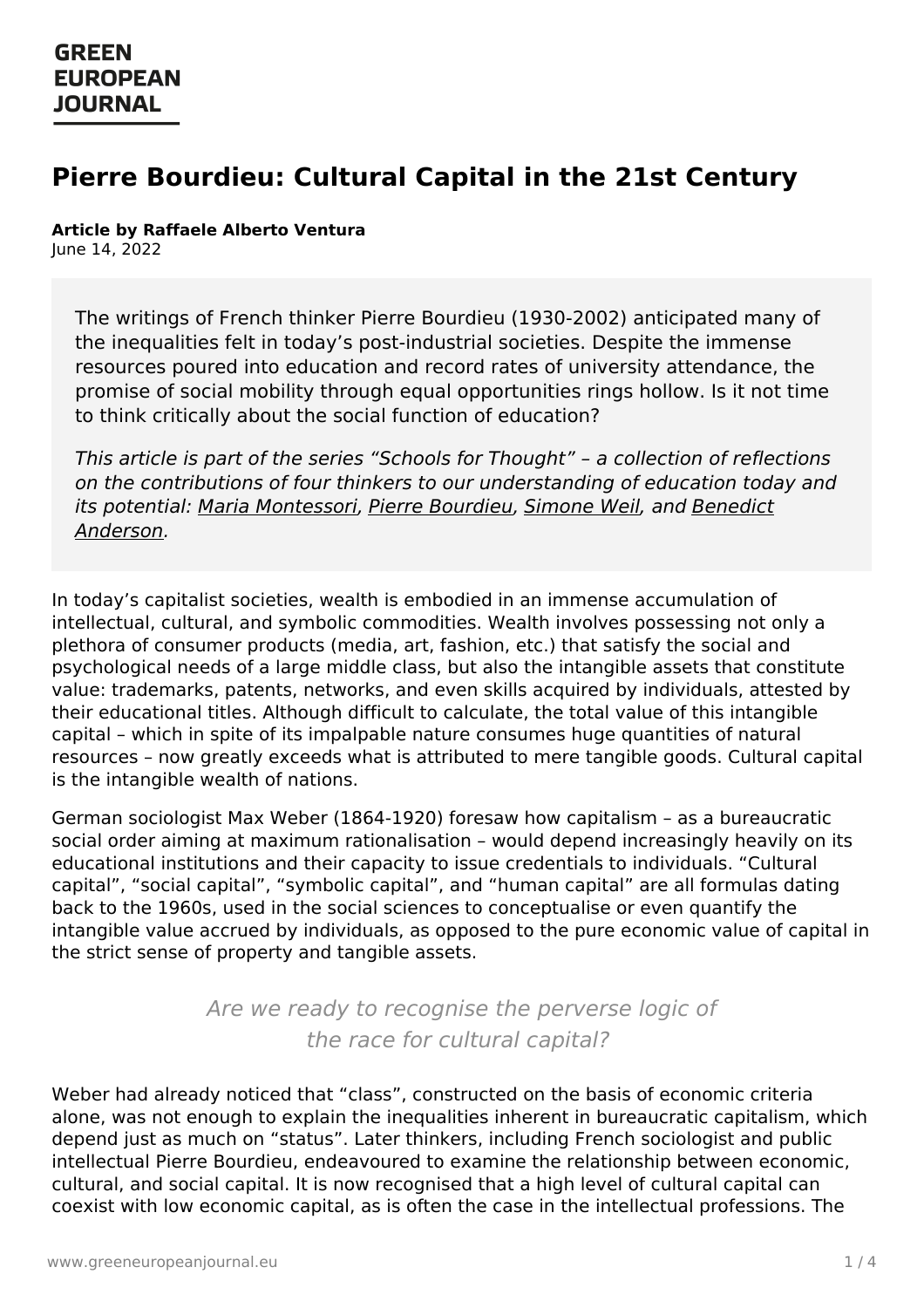### **GREEN EUROPEAN JOURNAL**

<span id="page-1-0"></span>most recent studies on social stratification, such as the one conducted by Mike Savage et al. in the UK in 2013,<sup>[1]</sup> take into account the different [combinations](https://journals.sagepub.com/doi/full/10.1177/0038038513481128) between these three forms of capital.

With regard to the difference between cultural and social capital, the former is embodied by the individual, mainly in their memory, but also objectivised in their possessions (books, clothes, etc.) and institutionalised in their titles. Social capital, in contrast, is attributed from the outside to the individual, engraved in the memory of other individuals or the relationships themselves. An individual cannot make much use of their cultural capital without objectivising, institutionalising, and then converting it into social capital; in other words, without it being recognised by society through institutional or reputational mediation. However, the individual can use their cultural capital to increase their social capital (for example, by succeeding in a government examination) and thereby access economic capital.

The logic of cultural capital has been at work since the dawn of the modern era and the development of public administrations and universities. The investment of economic resources in an individual's cultural formation in order to improve their condition is the mechanism of conversion and reconversion that governs social reproduction. It involves transforming one form of capital – material – into another – a capital of skills, relationships, and titles. The ultimate goal is to generate more capital than was invested at the beginning. The bureaucratisation of the modern world consequently has all the traits of "cultural capitalism". However, free universal education, guaranteed in France since 1881 and founded on principles inspired by the 1789 revolution, was supposed to even out this kind of inequality.

The question then is whether the same investment consistently generates the same return or whether other factors come into play. Pierre Bourdieu and Jean-Claude Passeron address this question in two well-known books published in 1964 and 1970 respectively: Les Héritiers (The Inheritors) and La Reproduction (Reproduction in Education, Society and Culture). The two sociologists demonstrate that individuals enter the educational machine already endowed with the codes and skills they have absorbed from their environment. They leave this machine with greater expertise but without these initial differences evened out. Yet it is these gaps that determine the "distinction" between different socio-cultural spheres, which in turn determines social and economic differences, as Bourdieu explained in 1979.<sup>[\[2\]](#page-3-1)</sup> Individuals with more cultural capital at the start were able to leverage it more than those who had less. Things have not improved since. Is the promise of social mobility merely an illusion?

> <span id="page-1-1"></span>Schools and universities make up a subsystem legitimising the political and economic status

> > quo.

We cannot overestimate the role of education systems in our contemporary society. Schools and universities are there to transmit the shared elements of primary socialisation and the skills required by the economy based on a functional differentiation of tasks, as well as to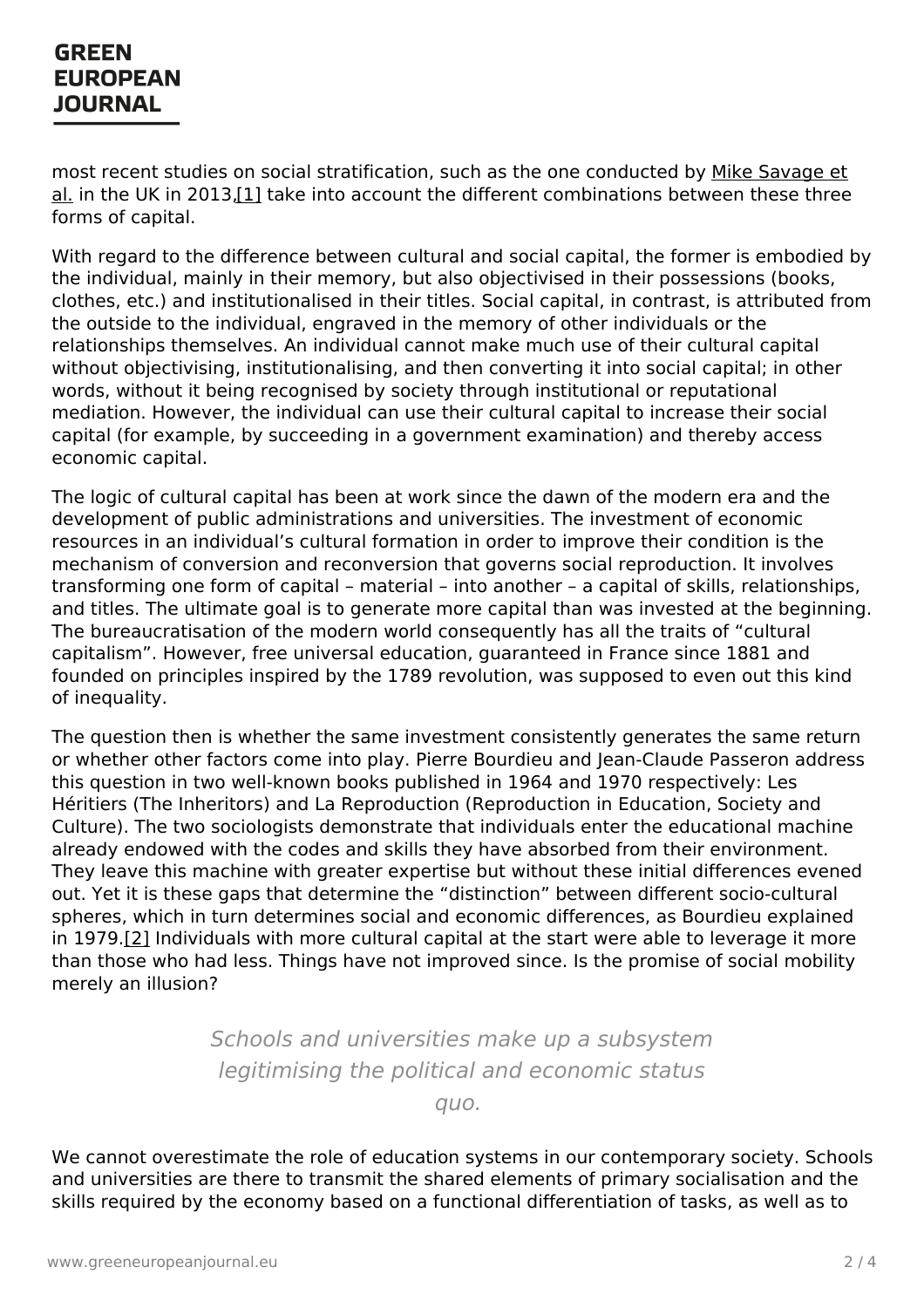### **GREEN EUROPEAN JOURNAL**

bestow the titles that make it possible to assign duties to individuals. On the one hand, the system levels out; on the other, it distinguishes. However, the social and economic differences determined through education, which supersedes natural differences, should be justified by merit. This is then the fourth fundamental function of the educational system: the justification of the social order.

When Bourdieu denounces the contradictions of the French republican education system, the stakes are high. Schools and universities make up a subsystem legitimising the political and economic status quo. Absent this legitimisation, it is not certain whether the broader system could continue to operate. Does this educational subsystem guarantee equal opportunities? Bourdieu's conclusion can be summed up quite simply: in France, schools and universities do not play an equalising role. The initial differences observed when entering the system are still there upon exit. Thus, the education system achieves its three most obvious functions – socialisation, the transmission of skills, and the assignment of duties – but not the fourth. If this were true, and if it came to light, the entire liberal political and economic system, known in France as "the Republic", would be undermined.

In recent years, the debate on meritocracy has been gaining momentum. Authors such as Michael Sandel in the United States and David Goodheart in the United Kingdom have decried the unequal effects of professional selection processes, as well as their moral externalities: a lack of recognition, frustration, and class neuroses. Economists such as Robert H. Frank have analysed the dysfunctions of a "winner-takes-all society" that relies on the overaccumulation of intangible capital for the selection of its personnel. Thorstein Veblen identified and denounced this risk a century ago; Ibn Khaldun almost a millennium ago.

The conversion of cultural capital into economic capital is a complex, two-fold process. Firstly, educational institutions act as processors: they consume material wealth to produce intellectual wealth. But what translates this intangible wealth into hard cash is that there is a demand to be met. In the past, public administrations were eager to fill their ranks, and clients required the services of doctors and lawyers; today, it is the vast tertiary sector that absorbs enormous amounts of human capital.

Cultural capital investments can also result in a net loss: places in educational institutions are expensive, and people from less privileged contexts often find it more difficult to utilise their cultural capital. Moreover, the costs associated with its accumulation are only increasing, following an "arms race" logic. As a result, a mountain of sunk costs is being accumulated in order to finance a race of which the outcome is already known. A considerable amount of property, income, public and private expenditure, energy, and dreams, as well as the planet's material resources, are consumed in this ritual that serves purely to justify the social order. It costs more and more to reproduce the world as it is.

Thus posed, the problem is far from merely being one of the insufficient resources: an arms race cannot be [resolved](https://www.greeneuropeanjournal.eu) by stocking up on even more weapons. Increased spending would only lead to widened inequalities and inflated expenditures. As early as 1964, Bourdieu refused to even consider that the solution could be of an economic nature. If we wish to deal with the perverse mechanism of cultural capitalism, it must be defused. That means slowing down the race for distinction just as we regulate financial markets and road traffic. Ultimately, this means that public and private employers would have to deal with a greater